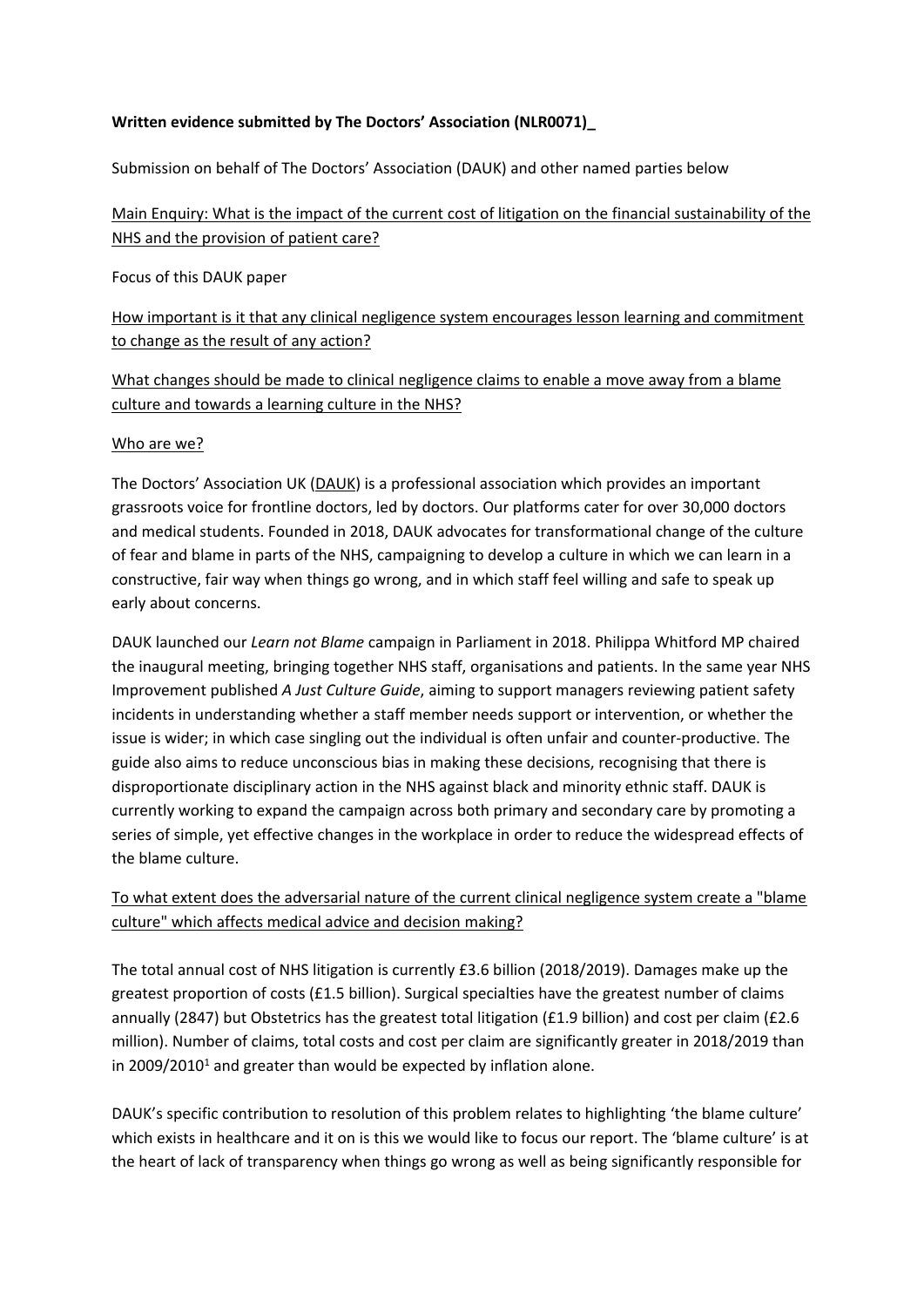the inexorable rise in defensive medicine. Medical advice and decision making is profoundly affected by it. Although In 2017/18 the largest number of claims against the NHS related to Emergency Medicine.<sup>2</sup> The frequency and cost of litigation within EM is increasing disproportionately to both attendance rates and economic inflation. There is a national shortage of clinical staff, hospital beds and as a result over-crowding throughout the NHS. This is not surprising, given the pressurised working environment, pressures on staffing, the undifferentiated caseload which is being managed and the ever-increasing problem of exit-block and long waits for hospital beds.<sup>3</sup>

# Defensive Medicine

Defensive medicine is defined as a deviation by a healthcare practitioner from standard practice to reduce or prevent complaints or criticism and is just one of the consequences of the blame culture coupled with the threat of litigation. Studies in the UK attempting to quantify the prevalence of defensive medicine are limited but snapshot surveys have suggested that only about 14% of respondents (doctors) believe they are working in a blame-free culture and 78% (n=159) volunteered that they were practising some form of defensive medicine. Interestingly, it reduced in prevalence amongst more senior doctors.<sup>4</sup> Defensive medicine increases health care costs without improving health outcomes. In a recent peer-reviewed US study, orthopaedic surgeons recorded in real time whether imaging was required for clinical care or ordered for defensive reasons and found that physicians ordered 19.1 percent of imaging tests and 38.5 percent of MRIs for defensive reasons. Tellingly, physicians who had been sued within the past five years were substantially more likely to order defensive imaging. The same was true for physicians who had practiced medicine for more than 15 years.<sup>5</sup>

There is a right way and a wrong way to reduce the costs of defensive medicine. One proposal might be to arbitrarily cap the amount of damages that may be awarded in negligence suits. However, this might only reduce national health spending by a small amount. While such caps would have a barely measureable impact on health care costs, they might adversely affect health outcomes as patients might not be able to obtain full and just compensation for their injuries.

#### What do frontline doctors say about defensive medicine and the 'blame culture?'

"ED front door/triage staff are too frightened to turn people away who maybe should not be there but could access care in other ways for fear they might be the 1 in 1 million who has a bad outcome."

"Order tests for simple infections which I know are self-resolving but they don't want to miss anything. These tests can include invasive tests with complications like lumbar punctures where spinal fluid is taken off."

"Patients can get after effects which are not pleasant from these procedures. CT head for example is ionizing radiation which if they have a number, especially from a young age can increased your risk of cancer."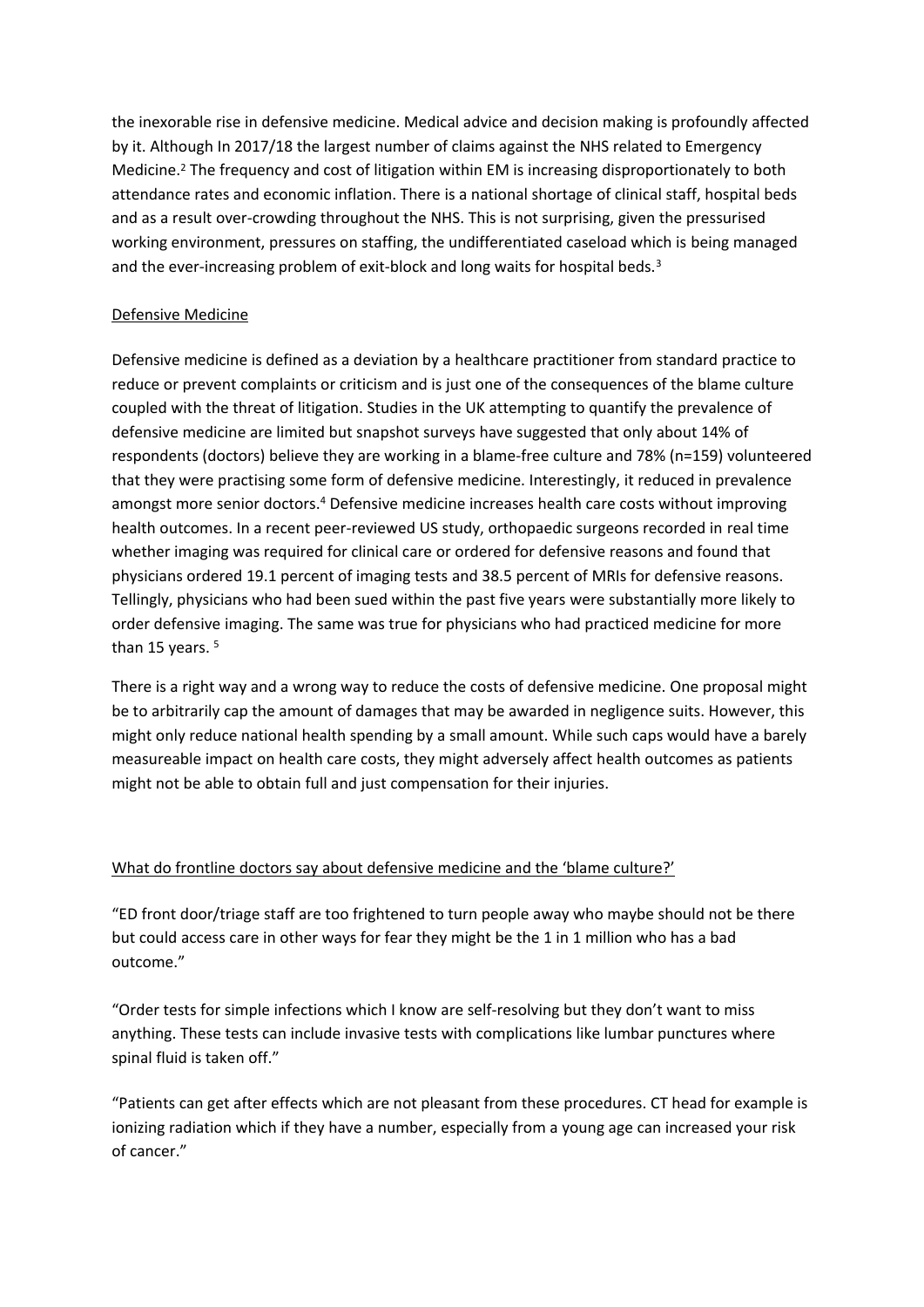" Doctors are trying to provide safe patient care in a broken NHS system - that will still hold them responsible as individuals for the failings of the Government and the system."

"Defensive medicine wastes resources and time on additional inappropriate and unnecessary investigation which reduces the availability for those that need it and leads to unaffordable healthcare."

"Healthcare workers are scared that a mistake, unavoidable human error or perception of error even where none exists will lead to serious consequences such as GMC investigation or criminal charges."

## Solutions

It is of vital importance that any clinical negligence system encourages lesson learning and commitment to change as the result of any action. A more transparent process would benefit everyone. Most claims settle out of court and when this happens there is no proper translation of 'lessons learned' due to confidentiality issues. If the reasons underpinning a compensation award in a civil case could be shared more widely then mechanisms could be put in place to prevent recurrence. All this could happen without singling out individuals for blame except in the most egregious cases

Practical ways to reduce blame and tackle the climate of fear in the health service could include

- (i) Better ways to manage complaints, such as early apology (saying sorry does not admit liability) as well as organisations being held to account as a whole, instead of focus on the individual (unless there are serious issues with underperformance).
- (ii) Acknowledging system errors contribute to human error.
- (iii) Acknowledging individual accountability should be acknowledged and demonstrated.
- (iv) More understanding that some adverse outcomes are blameless and are part of the risk of life. Also that some human error is inevitable in order to achieve healthcare delivery. Systems need adequate resource to minimise the chance of human error harming patients.
- (v) Acknowledging that complaints and litigation are disproportionately harmful to clinicians AND other patients (defensive medicine and forced errors). The systems set up to deal with both complaints and litigation should make allowances for the impact of this on all of those concerned in a transparent and equitable way.
- (vi) Acknowledging that although we know that patients will come to harm from medical error occurs in every single healthcare system and every effort must be undertaken to reduce this risk. It is also right that people who have come to harm from avoidable error are compensated for this. It is arguable that adversarial. Often, an indemnifier will direct a trust/Dr to recognise blame and provide compensation. As Don Berwick said "fear is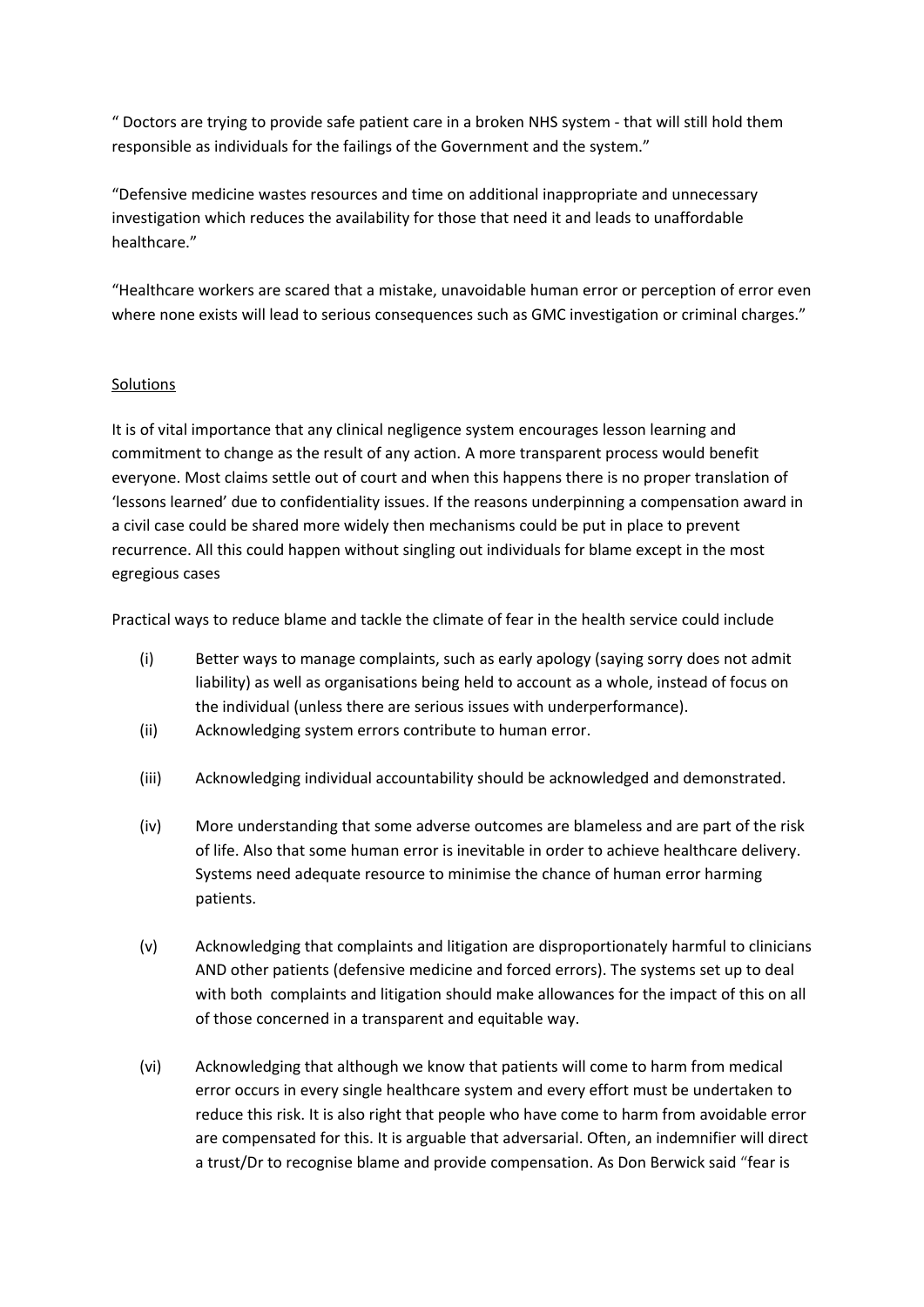toxic to both safety and improvement, and health systems must abandon blame as a tool.<sup>6</sup>"The threat of loss of job and personal cost borne by those who have made mistakes needs to be managed fairly too. This can be done by greater use of confidential enquiries and recognition that those who have erred are also going through investigation are properly supported. When honest errors happen, the people who have erred need support not condemnation.

- (vii) Ensuring we have the right checks and balances and finding balance in a system where at present we do not have it. Defensive medicine is common because of fear of careerending mistakes. Cases such as that of Dr Hadiza Bawa-Garba weigh heavily in the minds of clinicians, particularly those in training: no one wants to be the one person in the department who is blamed for a poor outcome. The importance of the "second victim" in incidents has been only slowly recognised in the UK, if at all. Indemnifying the organisation is would be a more collaborative idea. There should be a move away from blaming individuals, except in exceptional cases, to more of an investigation of the system in order to make it better.
- (viii) Recognising that solicitors often fail to represent the complexity of the case and instead focus on whether NICE guidance has been followed completely or not. Medical practitioners may interpret NICE guidance to fit the complexity of the case, but if they fear criticism if they fail to slavishly follow guidelines then we risk over medicalisation and 'tick boxing' which means that other patients may suffer but the doctor is in the clear. We should define the standard of care clearly with guideline adherence but not use this as a set of rules like some lawyers and coroners do. The importance of clinical judgement is crucial. This is what we all learn as healthcare professionals. We will keep losing good doctors and nurses if we don't tackle this problem. We need to completely change the culture, and recognise in an underfunded, under resourced, high stress system errors are inevitable.

Individuals need to be able to report near misses without fear of judgement or effect on their careers.

High profile cases, such as that of Dr Christopher Day<sup>7</sup> need to be resolved and their whistle blowing protection reinstated. Anything less means no one will speak up in future due to concerns of losing their careers. Individuals should be encouraged to speak out when they have a concern. From a primary care perspective there are currently limited ways to enable GP practices sharing errors, information and their solutions. This too needs to change and an anonymous national database might help.

We need to shift away from personal shame and blame if there is an error/near miss, to recognise we are all cogs in the system, the individual is just the end of a long line of pressures which have contributed to any errors, but this is often not emphasised through medical school or training. The Swiss cheese model of accident causation illustrates that, although many layers of defence lie between hazards and accidents, there are flaws in each layer that, if aligned, can allow the accident to occur<sup>8</sup>.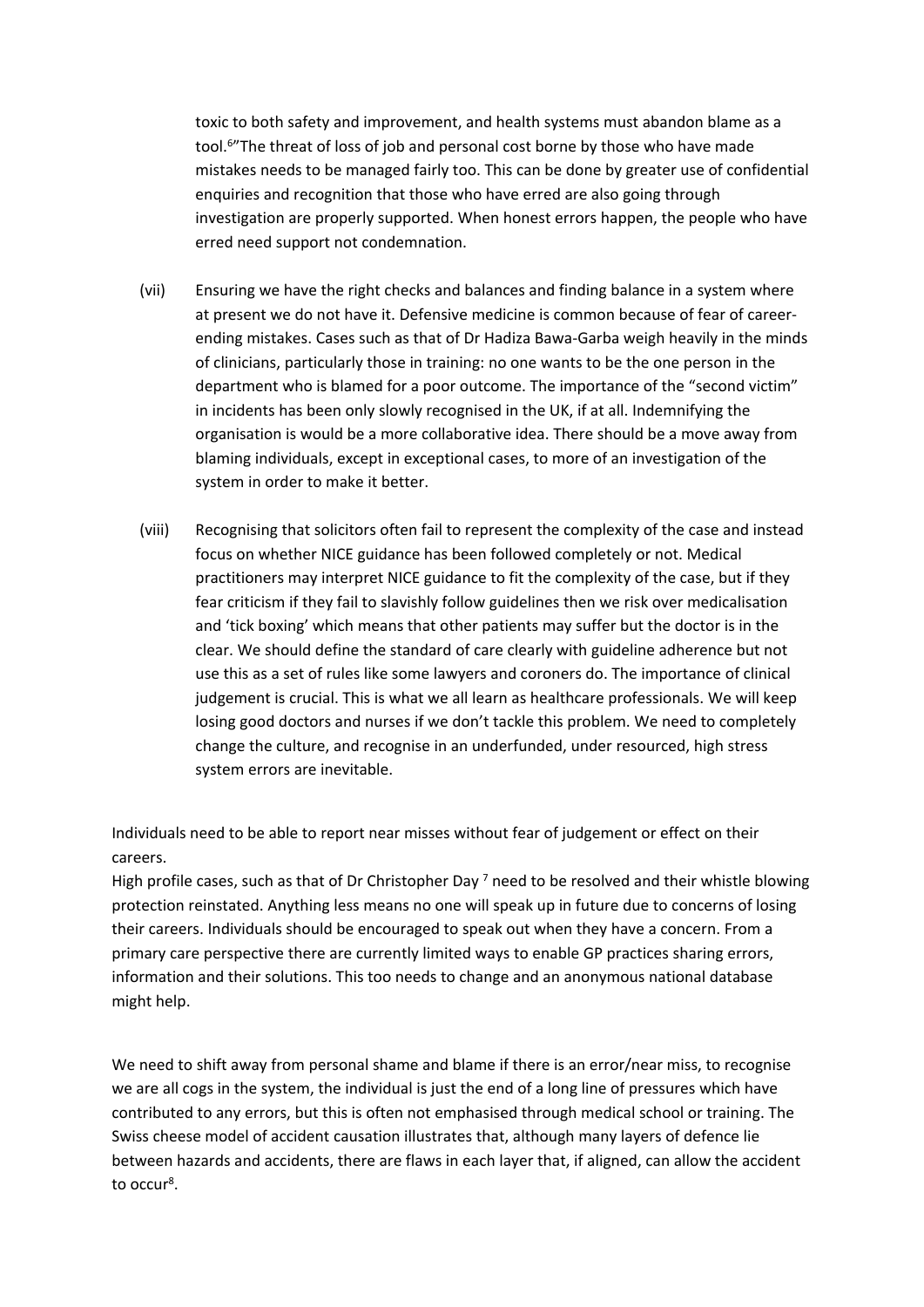In primary care the positive things which can help are electronic prescribing, so interactions and contraindications are drawn to clinician's attention. The alert system can be placed on records of potential risks. Some of these are automated. Some can be tailored by an individual practice. This needs to expand in secondary care now we have more advanced IT systems, whilst recognising that "alert fatigue" is a recognised phenomenon.

A 'no fault' alternative model of healthcare which saves money and gets compensation to anyone who should be compensated quicker should be investigated by government. It would be difficult to cite another country's model as best as each country has varying health systems but any principles from examples like Sweden or New Zealand which could be integrated into the British system may be helpful.

**Use technology**: One example is that of procalcitonin, a biomarker which can aid in the diagnosis and monitoring of sepsis. Sepsis is a life-threatening complication of an infection. It occurs when mediators released in the bloodstream to fight an infection trigger inflammation throughout the body. This can cause a cascade of changes that damage multiple organ systems and sometimes even result in death. Symptoms of sepsis include fever, difficulty breathing, low blood pressure, fast heart rate, and mental confusion. Treatment of sepsis includes antibiotics and intravenous fluids. Procalcitonin (PCT) is a host response biomarker that is sensitive and specific to bacterial infection.PCT may aid clinicians in determining a patient's risk of progression to severe sepsis and septic shock. This could help identify better who needs more investigation and who does not but it still will require careful roll-out. This is currently under investigation in a massive national study called "PRONTO.9"

#### Control of costs in healthcare

The best way to control costs is to improve safety so that both patient harm and subsequent litigation are reduced. Improving safety in health systems overall is likely to reduce the level of avoidable harm and thus decreases litigation**.** Understaffing, poor state of buildings, lack of proper equipment, and challenges in information technology directly affect safety with additional effects on workplace morale, ability to provide compassionate and safe care, and burnout. At an individual level staff can be supported to reduce their risk of litigation by providing the patient with a comprehensive understanding of the choices available, and the risks and benefits for them of each of them. The range of outcomes has to be explained and all the patient's questions answered honestly. This leads to trust in the clinical relationship. Staff must also feel that they can trust their organisation as well as their colleagues as part of a team when things go wrong. This reduces the defensive behaviour and improves the likelihood of everyone learning from untoward clinical events. Organisations should raise awareness of litigation claims in each department. More openness enables clinicians to learn from incidents and to be supported. In turn they can support their patients through a mutually difficult experience<sup>2</sup>.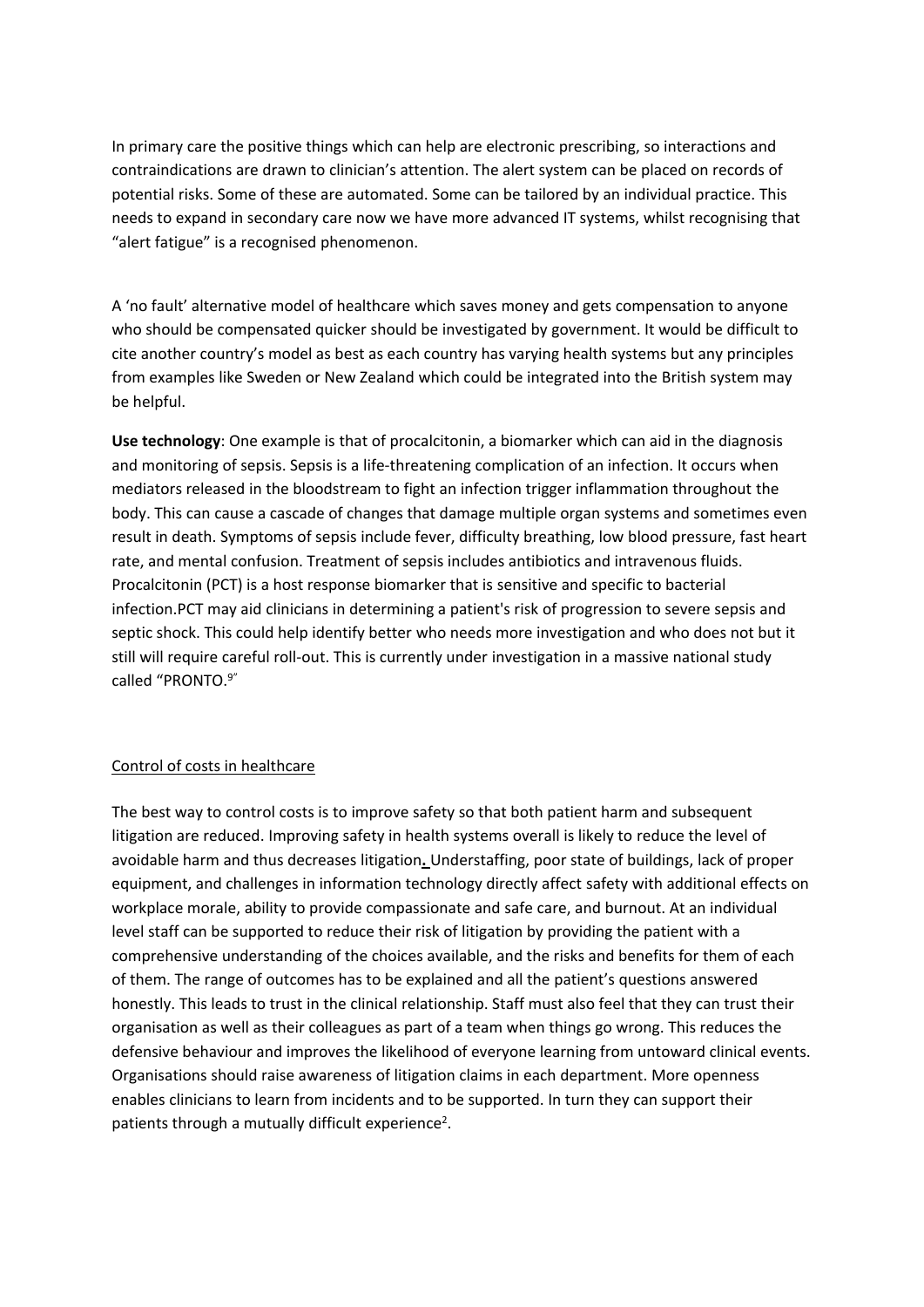Other solutions to support staff include a real commitment to learning and improvement, learning from high performance. Examples of this include the individual being enabled to improve their technical proficiency, participation in multidisciplinary training, coordination, use of data and intelligence about safety and quality, and restating the normal standards of behaviour are all important. Enabling and supporting system-wide safety improvement protects all staff.

# Supporting Staff through Clinical Negligence Claims.

It is vital to understand the impact a claim can have on NHS staff as well as how to support them through the process and identify if staff require support or intervention will also be included.

Doctors are very concerned about the prospect of a negligence claim, particularly in the context of the pandemic. A Medical Defence Union (MDU) GP survey found that "63% are concerned about facing a complaint or claim related to the pandemic." This is despite the fact that they have been state indemnified and not financially responsible for claims relating to covid-19 treatment. They would still have to give evidence and face the distress and anxiety of having their clinical work criticised and decisions questioned when the public memory of the extraordinary circumstances they have been working under has faded<sup>10</sup>. Mental health problems are not uncommon in NHS staff subject to claims from lengthy clinical negligence proceedings long after the event. The two main areas of concern are alleged delays in diagnosing serious conditions such as cancers and stroke during remote consultations and delays in referrals for further investigations due to the backlog of non-covid related treatment.

Other solutions to support staff include a real commitment to learning and improvement, learning from high performance. Examples of this include the individual being enabled to improve their technical proficiency, participation in multidisciplinary training, coordination, use of data and intelligence about safety and quality, and restating the normal standards of behaviour are all important. Enabling and supporting system-wide safety improvement protects all staff.

How can the Healthcare Safety Investigation Branch work to improve short term responses to patient safety incidences and therefore reduce the number of those who are forced to pursue litigation as a means of obtaining non-financial remedies?

#### What legislative changes would be required to support these changes?

We welcome the fact that the purpose of the Health Service Safety Inspections Body (HSSIB) does not appear to be assessing or determining blame but we believe that it should ensure that all relevant staff as well as families and patients should be explicitly included in the processes. These processes must include the concept of a "safe space" for giving evidence and this MUST be included and does not appear to be stated clearly at the beginning in the draft legislation. It is also not clear what level of certainty will be used to determine a "fact." We welcome the concept that its focus will be on ascertaining risks to safety of patients on a collective basis but we are unclear why individuals can be adversely affected if there is no intention to focus on individuals. We would seek further clarification on this. HSSIB reports could assist coronial inquests in fact-finding BUT it would be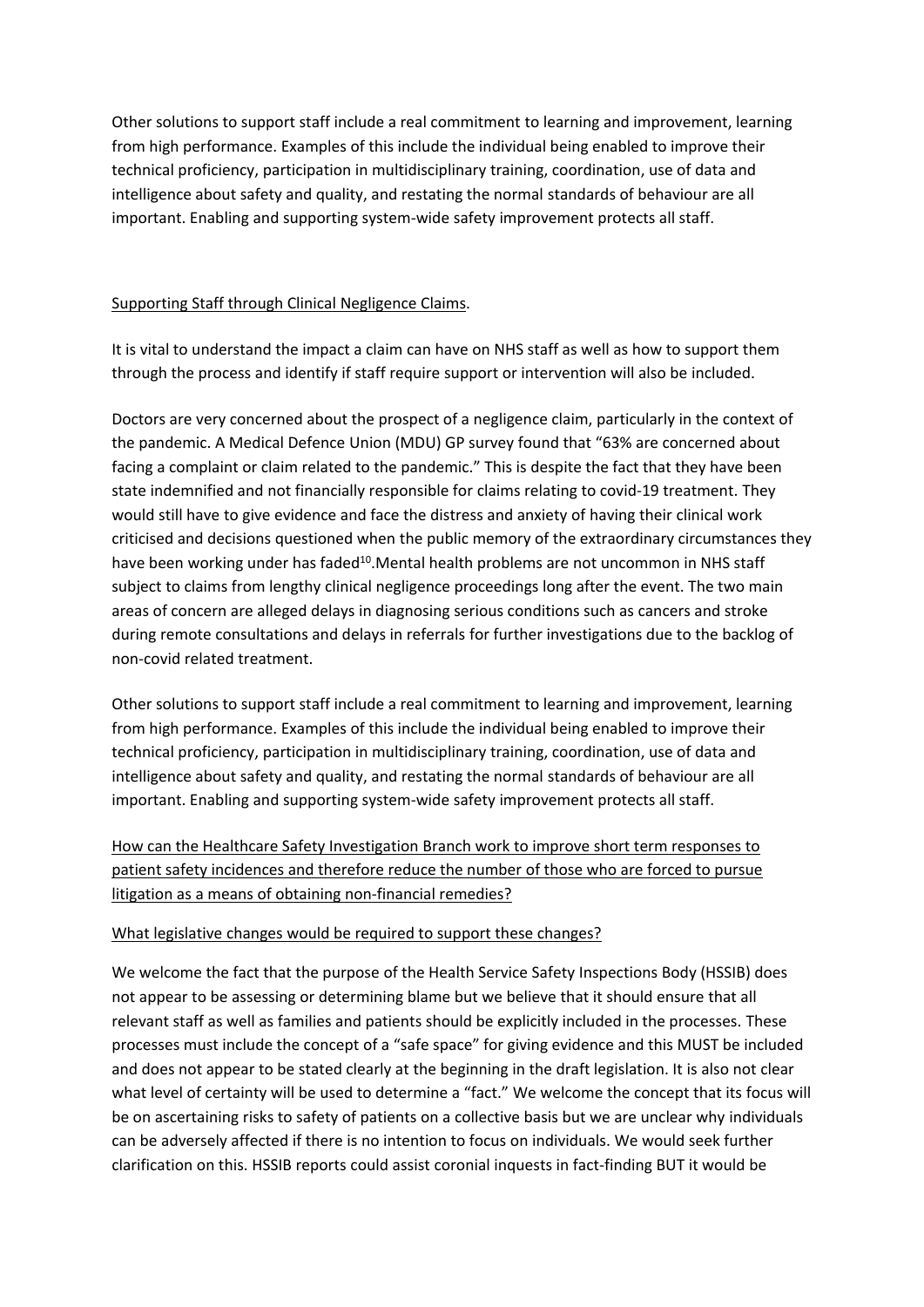important that staff statement undertaken in a 'Safe Space' could not be automatically disclosed so they could be used in an adversarial way in a coroner's court.

# Contributing Authors

## Dr Jenny Vaughan and the DAUK committee

Jenny Vaughan is a consultant neurologist in NW London. She is a leading campaigner for reforming the law on gross negligence manslaughter when applied to those working in healthcare. She articulated the unease many people felt at the conviction of the surgeon David Sellu and, as campaign chair for his appeal, was instrumental in getting his conviction overturned. She also campaigned successfully, with others, for Dr Hadiza Bawa-Garba to be restored to the medical register and worked to ensure balanced reporting and understanding of her case both nationally and internationally. Dr Vaughan supports recent recommendations to improve communication with families affected by medical error and that avoidable harm must be tackled as a top priority by both the NHS and private healthcare. Dr Vaughan is Chair and 'Learn not Blame' lead at the Doctors' Association UK (DAUK), a lobbying organisation for frontline doctors. Her interests include patient safety and 'Just Culture'.

## Dr Graham Johnson

Graham Johnson is a consultant in emergency and paediatric emergency medicine and has been in post since 2015. He is joint lead for the research in emergency medicine group in Derby (REMEDY). Together with colleagues he has carried out an investigation of trends in litigation in emergency medicine over the last 10 years, which is accepted for publication but not yet in press.

#### Mr Leslie Hamilton

Leslie Hamilton is a retired cardiac surgeon - past President SCTS. Chair independent Review of Gross Negligence Manslaughter. Past member of Council, RCSE (co-author of Good Surgical Practice and consent guidance).

#### References

1. National trends and cost of litigation in UK National Health Service (NHS): a specialty-specific analysis from the past decade. [Jenni](https://journals.sagepub.com/doi/abs/10.1177/00369330211052627) [Lane](https://journals.sagepub.com/doi/abs/10.1177/00369330211052627) , [Rahul](https://journals.sagepub.com/doi/abs/10.1177/00369330211052627) [Bhome](https://journals.sagepub.com/doi/abs/10.1177/00369330211052627), [Bhaskar](https://journals.sagepub.com/doi/abs/10.1177/00369330211052627) [Somani.](https://journals.sagepub.com/doi/abs/10.1177/00369330211052627) First Published November 6, 2021 Research [https://doi.org/10.1177/00369330211052627](https://doi.org/10.1177%2F00369330211052627)

2. Kennedys Law LLP. Emergency medicine in the spotlight. <https://resolution.nhs.uk/events/emergency-medicine-in-the-spotlight/>